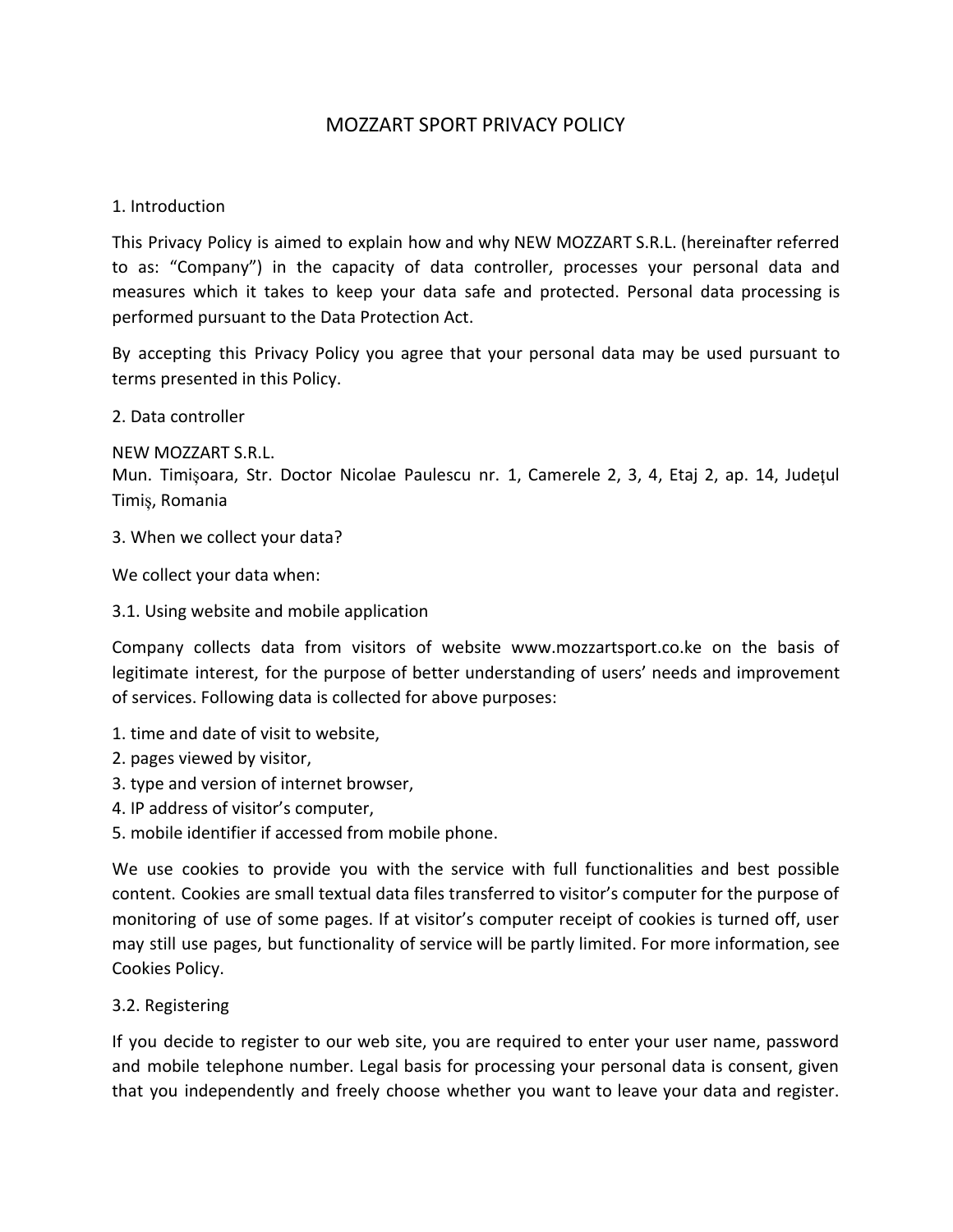When leaving comments, we collect time and date of comment, as well as IP address from which comment has been posted.

## 3.3. Login via social media (Facebook, Twitter, Google Plus)

If you have account on Facebook, Twitter or Google Plus, you may login to our web site also via those accounts. In such event, we take over from your provider your first name and last name, user name, e-mail address and photo, in case you have it. Legal basis for processing your personal data is consent, given that you independently and freely choose whether you want to login.

### 3.4. Leaving comments:

If you want to leave comment on Mozzart Sport portal, you may do that as a guest or as a registered user. If you want to leave comment as a guest, you may do that without leaving additional data, with an option of entering name/nick-name. In any case we will collect time and date of the comment, as well as IP address from which comment has been posted.

We publish your comment under name/pseudonym which you determine (mobile telephone number left in registration/login is not visible), and content of comment is created by yourself. You choose whether you will make your personal data available to public. If you put a sign that you like any comment, we collect your IP address.

### 3.5. Communications with player:

Company provides user support to its users by phone and email. The data collected in this manner shall be processed exclusively for the purpose of providing user support.

The Company operates a recorded call system. When Data Subjects call Customer service, the call shall be automatically recorded for quality assurance purposes. Data subject is informed about call recording. The Company may keep live calls and call recordings for internal and external audits, training and investigation include law enforcement agencies. These calls are deleted after 20 days if they are no longer required for any crime prevention, investigation, detection purposes and crime reporting for the protection of the business and other legal interests and the protection of employees.

### 3.6. Marketing and personalization of offer:

We will send you push notifications in case you activate that option on our website or mobile application. Legal basis for processing is your consent. In settings you have an option to adapt push notifications to your interests and receive only them. If you do not want to receive above notifications, you may cancel this option at any time.

Some data (visited pages, selected favorites, etc.) is processed by us for the purposes of personalization of offer and marketing, including automated analysis of your interests, and it is solely for the purpose of sending commercials which match your interests.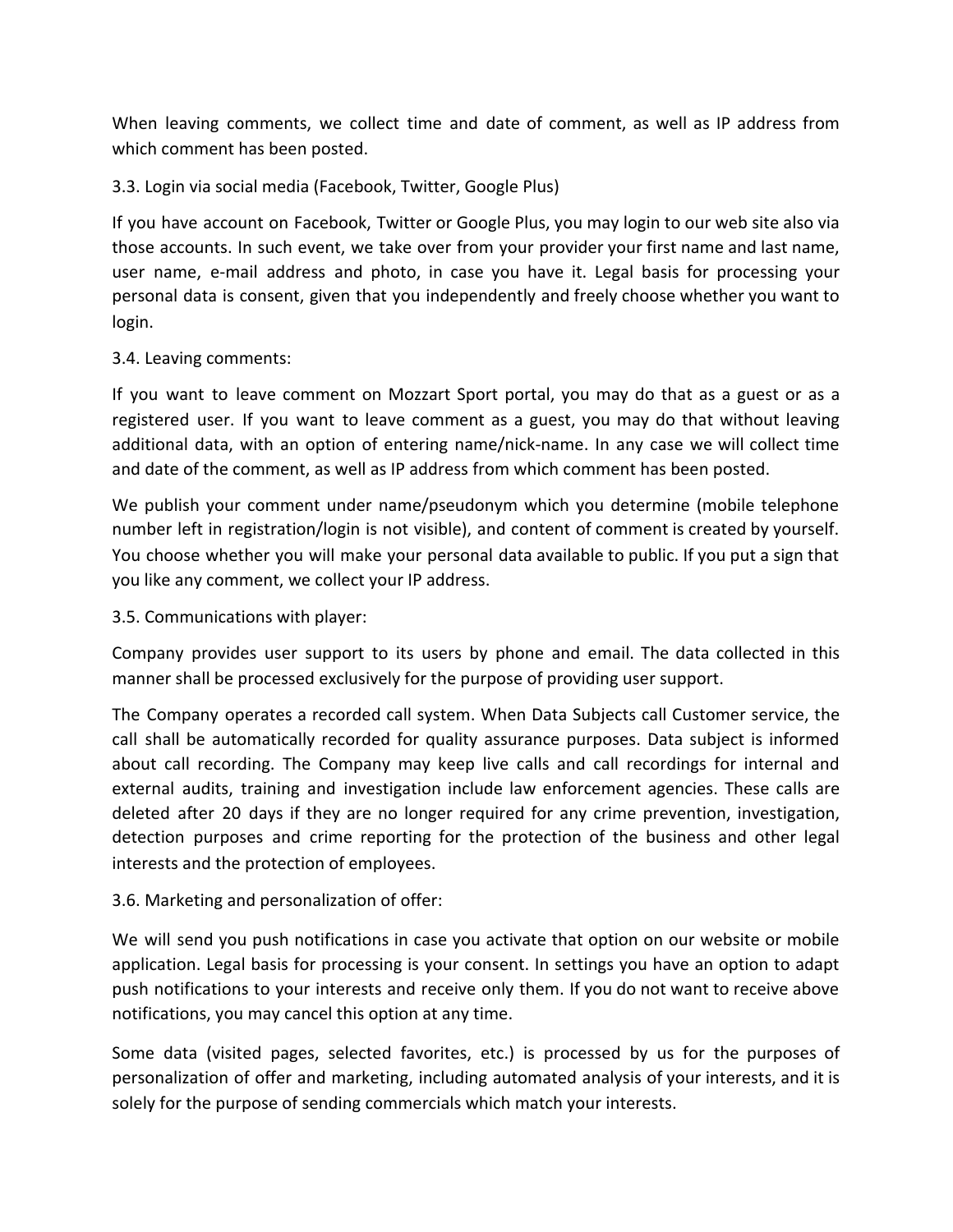4. Recipient of personal data:

Company forwards personal data of users to other recipients only on the basis of legal obligation and in compliance with regulations/requirements, i.e. on the basis of justified request by authorized public body or in the event of imposing, exercising or defending legal requirements.

If necessary, personal data is forwarded to reliable business partners (operators) to enable maintaining of information system, payment system, resolving users' requests or similar business needs with obligatory measures of protection which are regulated and determined in special agreements.

Your personal data may be disclosed to: service providers, business partners, loan agencies, banks, lawyers, advisors, authorities engaged in prevention of money laundering, courts, regulatory bodies, authorities for protection of juvenile persons, health establishments specialized for addictions, police, sport associations and marketing agencies.

Company uses social media plugins of other companies. They enable to a user to connect website content with his/her profile on social media. Social media plugins collect data of users such as IP address, login data, access to web location and data on cookies. Company does not possess information on how companies use such data, so we ask you to see their privacy policies for more information. Below are social media plugins integrated on Mozzart website:

-Facebook:<https://www.facebook.com/policy.php>

-Instagram:<https://help.instagram.com/519522125107875>

-YouTube:<http://www.youtube.com/t/privacy>

-Twitter: <http://twitter.com/privacy>

5. Where we keep your personal data

Your personal data will be kept on servers located in the Netherlands owned by Mozzartbet Malta Ltd. If we transfer data collected from you to any recipient (as stated above in chapter 4), those data recipients shall store your data. We endeavor to ensure that your personal data is treated in accordance with this Policy and that data recipients possess the same or similar organizational and technical measures as we. Some of data recipients with which we share your personal data may have servers which are located outside of Kenya, in which case we will provide appropriate safeguards.

### 6. Period within which personal data is kept

We keep your personal data for a period within which you are user of our services. You may cancel your consent to processing your personal data at any time, which results in cessation of further processing your data and their deletion. In the cases when we process your data on the basis of legitimate interest, we will process it until you file a complaint to processing.

7. Rights of users